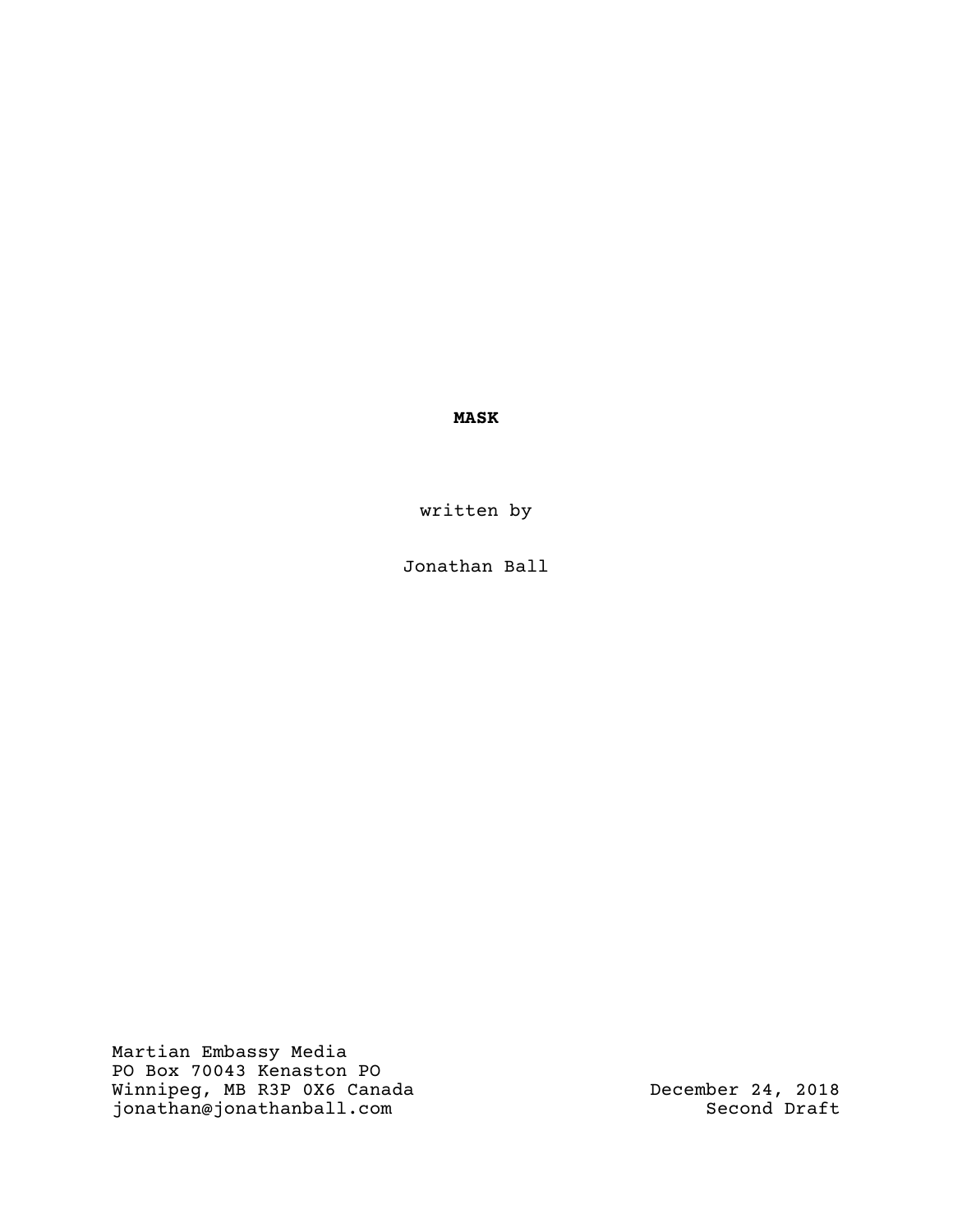#### FADE IN

## **INT. COSTUME STORE — DAY**

THE MASK sits before us. Deep black, humanoid, a male face, but made out of ribbons, as if constructed by wrapping black electrical tape around itself in a complex fashion.

Uneven, the tape lines crisscrossing in no clear pattern. The edges of the mask ragged, trailing like tendrils, to give it an untidy, raw appearance, a sense of unfinishedness.

As if the mask expects a body to appear below it, a face to appear inside.

But it's empty now, stretched over a blank white mannequin head. Staring into us with its blank, blank eyeholes, the blackness filled by a bright clean white.

Overall, the mask is not especially frightening — not a jagged, toothy nightmare. Subdued, a bit abstracted, somewhat iconic.

> STOREKEEPER (O.S.) You belong in this mask.

The voice startles THOMAS, who we haven't yet seen, but who stands fixated by the mask.

Wider, the mask seems less impressive, just another mask in this corner of the costume store.

> THOMAS Is it from a movie or something?

> STOREKEEPER No, it's just a mask, but it has that feel, doesn't it?

THOMAS Seems like I've seen it somewhere.

STOREKEEPER Maybe, I've sold a few. It's not popular. But it's my favourite.

The storekeeper lifts the mask off the mannequin head to display it to Thomas.

STOREKEEPER

The mask draws attention so makes for a striking costume. Doesn't matter what you wear with it.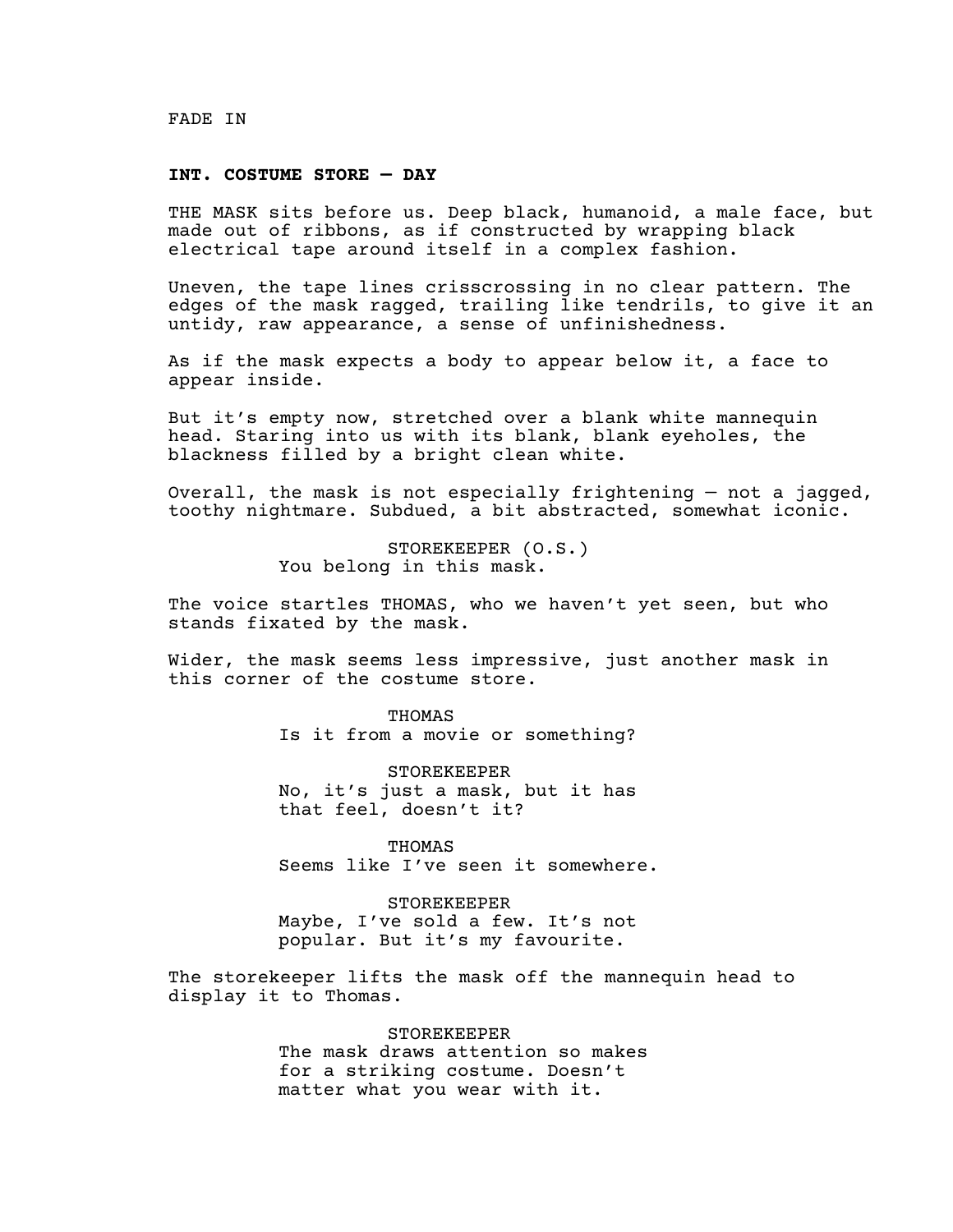Thomas is considering the mask this whole time, fascinated by it. Then the shopkeeper offers Thomas the mask.

Thomas moves to take it, as if by instinct, but then HIS PHONE BEEPS. The spell breaks. Thomas takes up his phone instead.

> THOMAS (texting something back) Uh, sorry, I'm running late -- (puts the phone away) -- I'll just take something more classic, maybe Michael Myers?

## **INT. HALLWAY — NIGHT**

EVIL SYNTH-POP blares as Thomas stumbles out of the main area of a house party and into a long hallway, looking for the bathroom.

He's wearing not a Michael Myers mask like we'd expect, but a Phantom of the Opera mask, some makeup for fake scarring on the rest of his face. Face half-visible, makeup amateurish. Clearly Thomas.

The song is "VILLAINS" by Kindest Cuts (or something similar) and blares as Thomas drunkenly stumbles through the dark:

> MUSIC (O.S.) *Tell me a story The kind that children read Ones where the heroes win Are not to be believed...*

Thomas is very drunk. Hitting the walls and bumping back.

THOMAS (to the wall) Sorry.

He catches himself apologizing to the wall.

THOMAS (shaking head, laughing at himself) "Sorry." L, O, L.

THOMAS bumbles down the hallway. The lights are out so the light is behind him, where he left the party.

> THOMAS (to himself) L, O, L, as the kids say...

Everything dimmer and dimmer as he proceeds.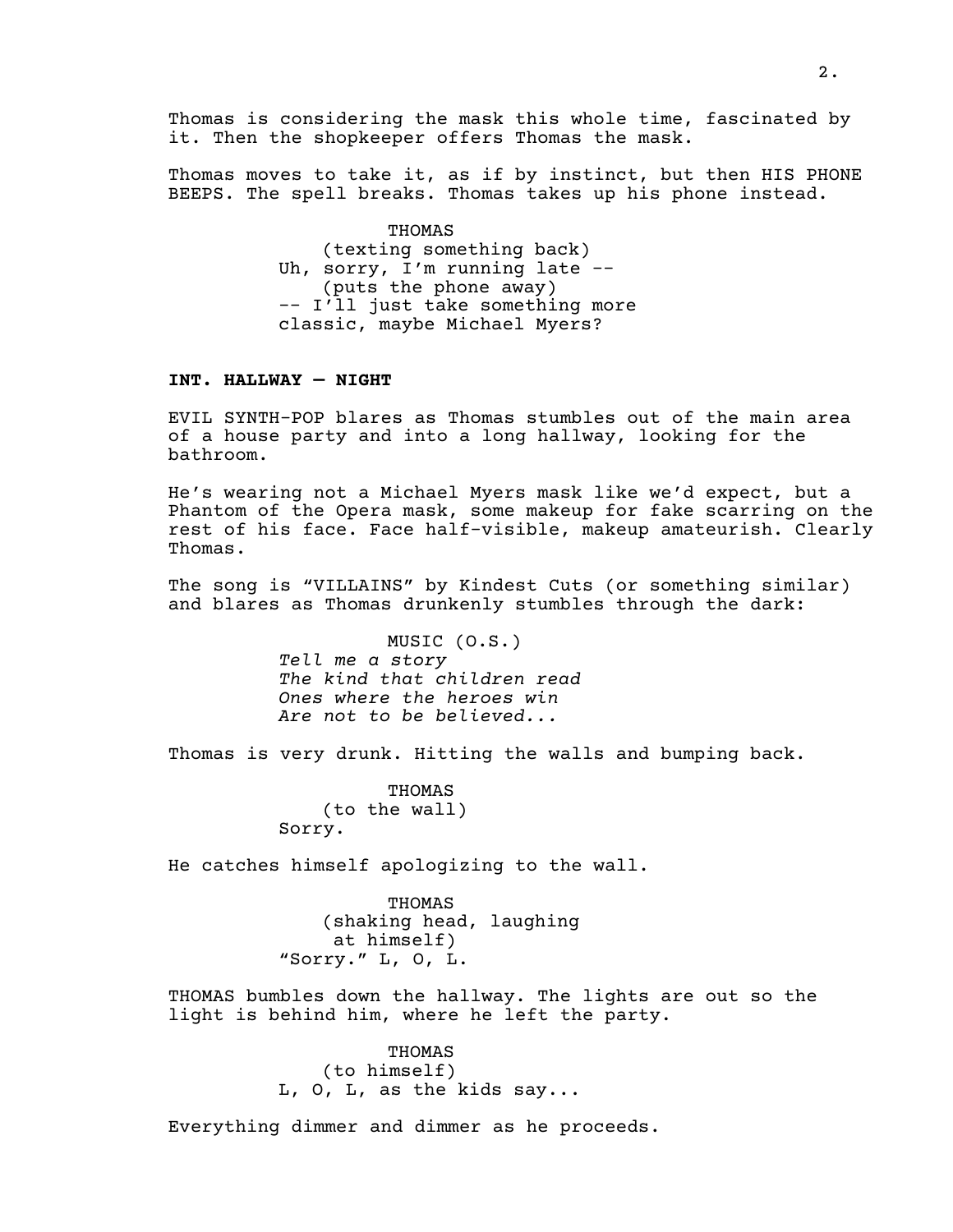The music drones down, quieter and quieter. As he heads deeper and deeper down the hallway.

The too-long hallway. It's too dark and too long. It shouldn't be this dark. It shouldn't be this long.

He starts to sober up a bit, starts to feel unnerved.

# THOMAS

Where the fuck is the bathroom?

It's quiet now. He can't hear the party anymore. How far has he gone? Where does this hallway lead?

He's more sober now. He stops. Turns around. Turns again.

Turns one more time.

Now he's lost --

#### **INT. INSIDE THE DARKNESS**

Thomas has lost his bearings, lost himself inside of an impossibly long, impossibly dark hall.

He starts to panic. Breathing heavy and fast.

# THOMAS

Hello?

His voice carries. A soft but audible echo.

## THOMAS

Hey!

He picks a path. Starts to crash down it.

Panicking. Stumbling.

Running.

Running.

Thomas can't see anything as he runs.

Smashes into the walls. Again. And again.

But gets nowhere. Sees nothing.

Then --

A DOOR CRASHES OPEN -- in the distance, in the darkness --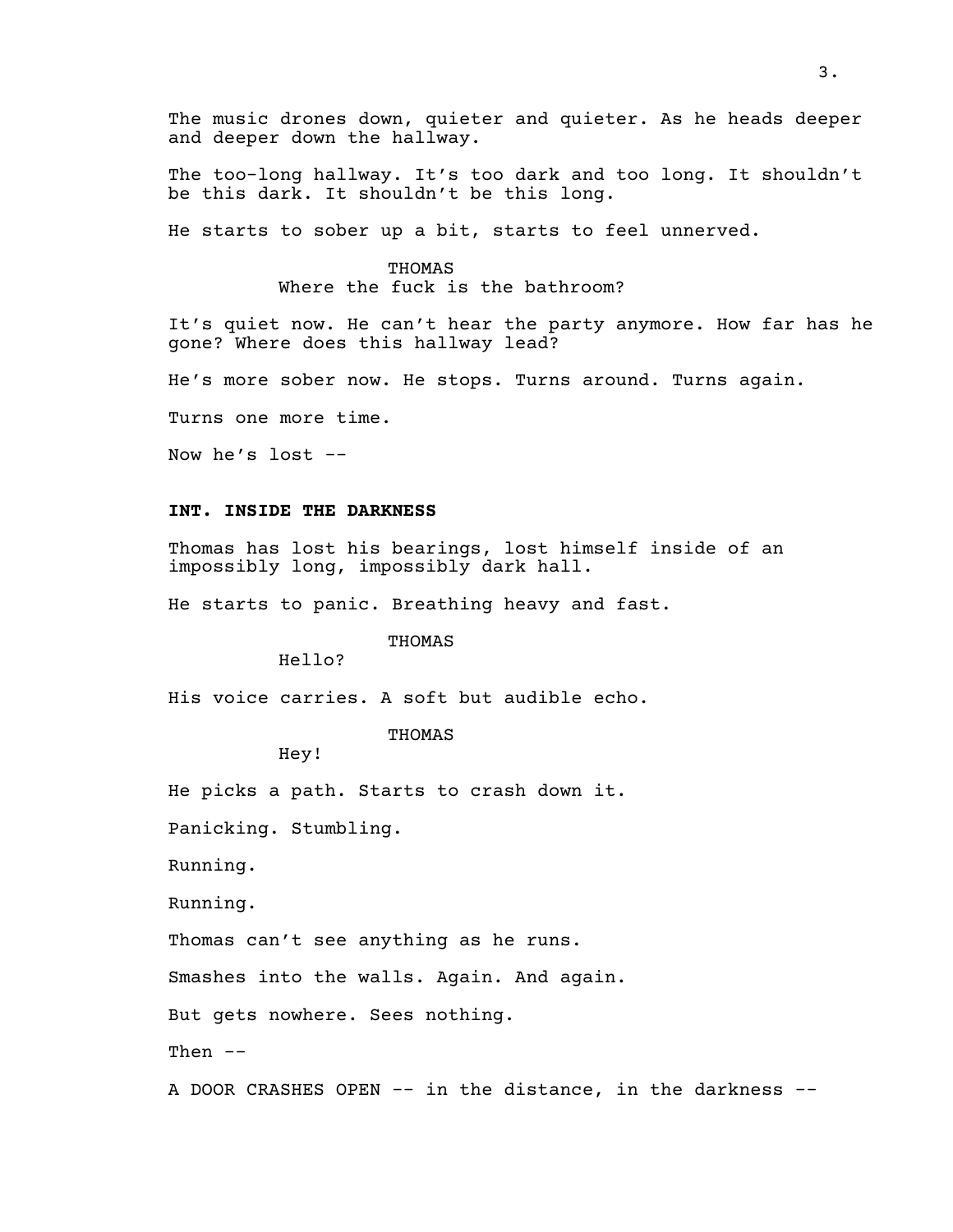White light pours out of the door, a white rectangle of light in the distant dark.

Thomas sighs, relieved. Rushes towards the light.

Then a figure steps into the light.

A MASKED MAN, tall, wearing -- of course -- the mask of black electrical tape.

Thomas stops.

The Masked Man stands to stare at Thomas, backlit so that we cannot see much of him. But we can see that it's the same mask.

Thomas stares at the Masked Man. The Masked Man stares back.

Then steps away, retreating back into the light.

He's gone.

Thomas is alone in the hallway, in the darkness.

In the distance, that light. The door still open.

Tentatively, Thomas makes his way toward the light.

As he draws nearer, the music returns. THE SAME SONG. As if he had only been gone for a moment.

Thomas moves out of the darkness, moves toward the light.

#### **INT. PARTY — NIGHT**

Everything's normal. The Masked Man nowhere to be seen. Just the music and the atmosphere of a normal house party.

Thomas a bit confused, discombobulated -- he's so off-kilter that he's startled when SARAH laughs into proximity.

# SARAH There you are!

Thomas jumps back, terrified.

But it's just Sarah. She's dressed up like a sexy Dracula.

Sarah gives Thomas a weird look, laughs at him. Fake-lunges like she's going to bite.

Thomas settles. It's just Sarah.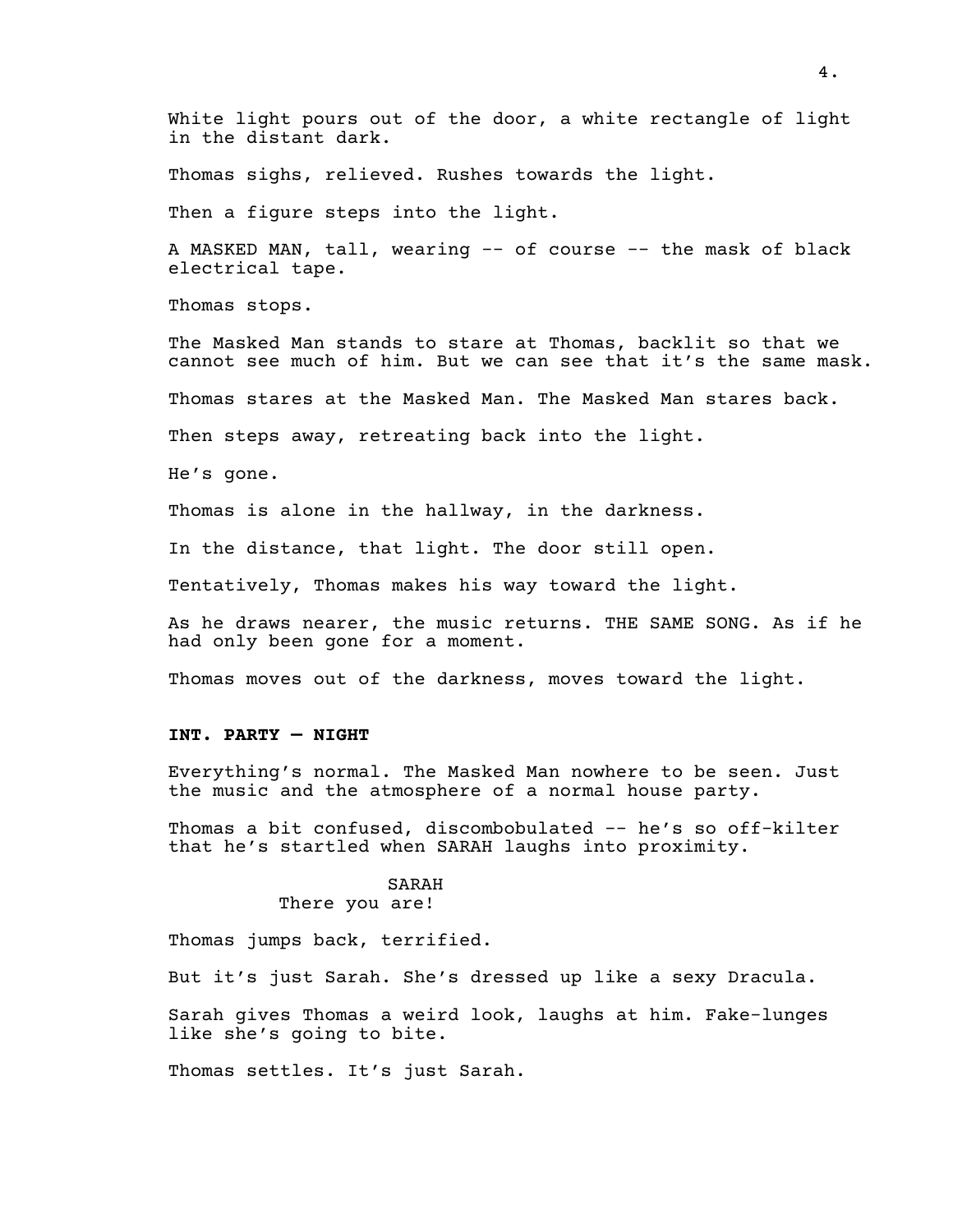## **INT. THOMAS'S APARTMENT — NIGHT**

Thomas and Sarah stumble into his apartment, laughing. She's drunk, he's drunk, they're touchy-feely and having fun.

> SARAH Phantom is so dumb!

THOMAS They were sold out of Michael Myers.

# SARAH

Who?

Thomas waves her away, a "never mind" wave.

THOMAS You want something else to drink?

SARAH I want to get nude!

Thomas laughs. Sounds good to him.

THOMAS Let me wash my face off first.

Sarah laughs away toward the bedroom and Thomas stumbles to the bathroom.

## **INT. BATHROOM — NIGHT**

Thomas runs the water. Tests it till it runs hot. Swaying a bit. Drunker than before. He loops off the Phantom mask.

Lathers up his hands in the steaming water, washes his face. Washing and rinsing the makeup.

Towels off, rubbing off the last of the makeup.

Shakes his head. Drunk. Inspects his face to make sure all the makeup is gone.

That's when he sees the cracks.

There are cracks in his face. Jagged black lines. Like a professional makeup job under his amateurish one.

He rubs at them with the towel, but they don't rub off. In fact, the crack that he rubs widens.

Thomas drops the towel, moves his fingers to the cracks in his face. Leans closer to the mirror, to get a better look.